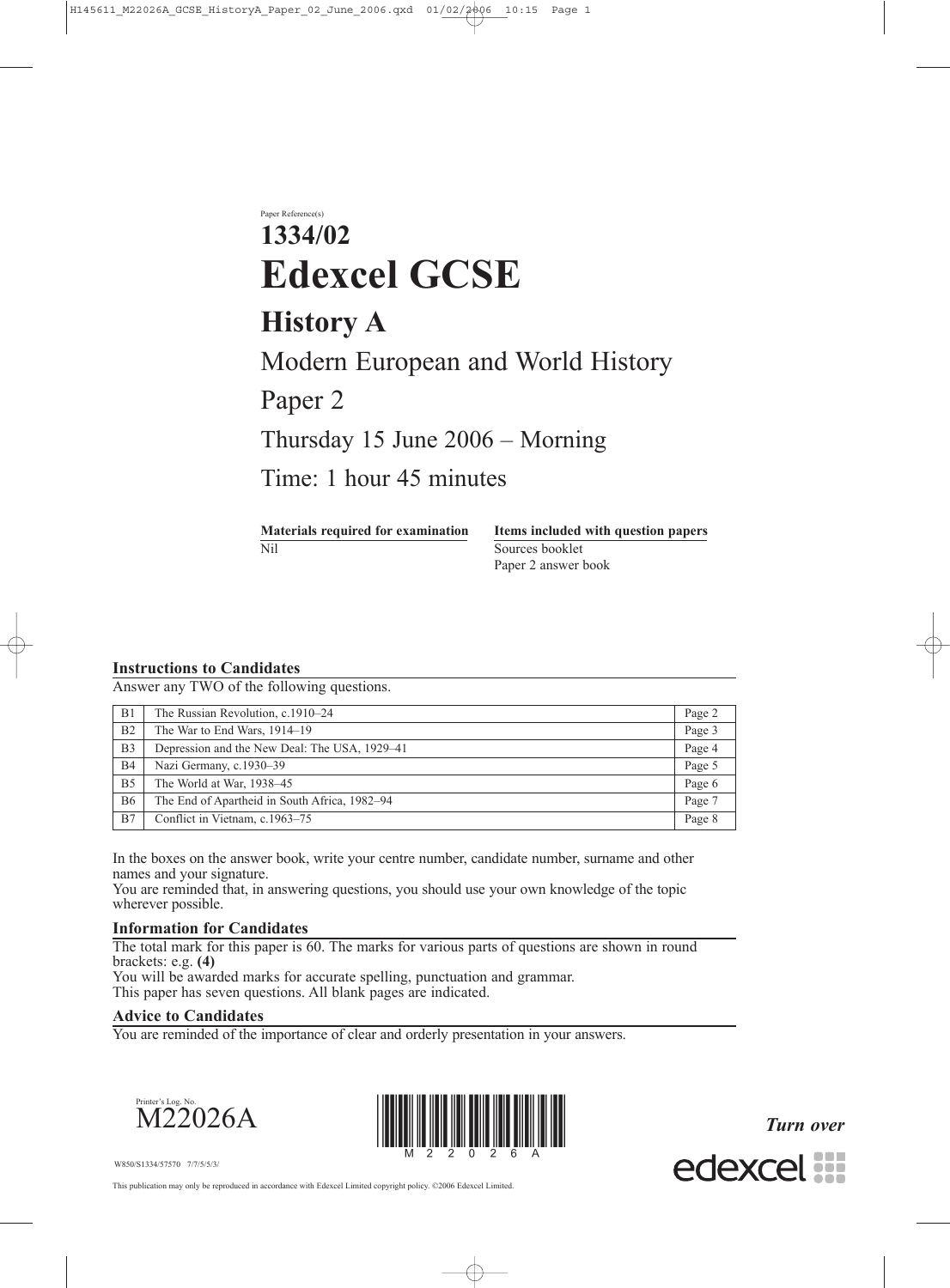#### **B1: The Russian Revolution, c.1910–24**

- **1.** This question is about the Bolshevik takeover in 1917. Look carefully at Sources A to F on pages 2–3 in the Sources Booklet and then answer questions (a) to (d) below.
	- (a) Study Source A.

What can you learn from Source A about Lenin's part in the events of 1917 which led to the Bolshevik takeover?

**(4)**

(b) Study Sources A, B and C.

Does Source C support the evidence of Sources A and B about Lenin's part in the events of 1917 which led to the Bolshevik takeover? Explain your answer.

**(6)**

(c) Study Sources D and E.

How useful are these sources as evidence of the events that took place during the Bolshevik Revolution?

**(8)**

(d) Study all the sources and use your own knowledge.

'Lenin's leadership was the main reason for the success of the Bolshevik Revolution of 1917.'

Use the sources, and your own knowledge, to explain whether you agree with this view.

**(12)**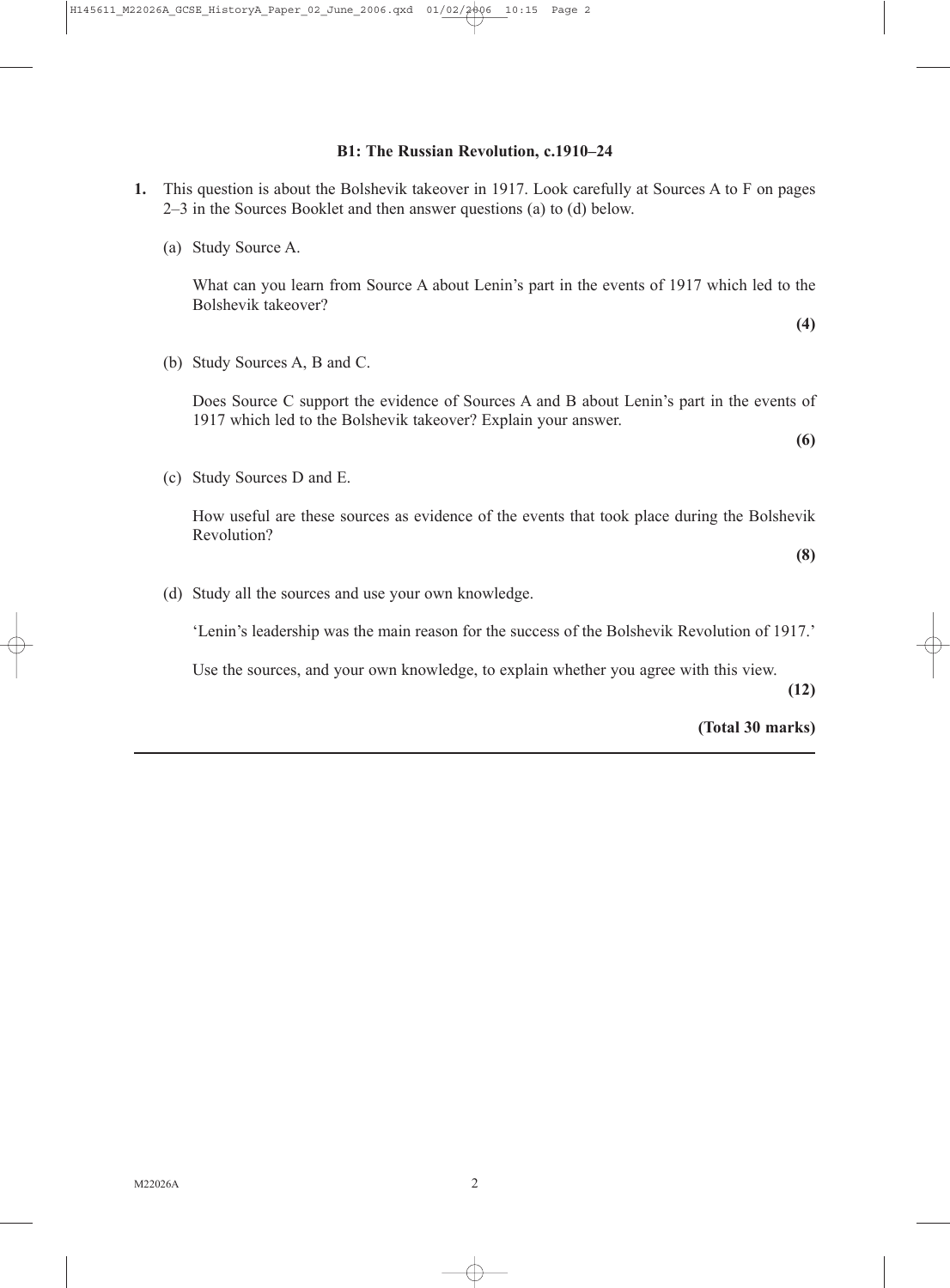#### **B2: The War to End Wars, 1914–19**

- **2.** This question is about the impact of new technology on the Western Front. Look carefully at Sources A to F on pages 4–5 in the Sources Booklet and then answer questions (a) to (d) below.
	- (a) Study Source A.

What can you learn from Source A about the effects of a gas attack on the Western Front?

(b) Study Sources A, B and C.

Does Source C support the evidence of Sources A and B about the effects of gas on the Western Front? Explain your answer.

(c) Study Sources D and E.

How useful are these sources as evidence about the effectiveness of tanks on the Western Front?

**(8)**

**(4)**

**(6)**

(d) Study all the sources and use your own knowledge.

'The failure of new weapons was the main reason for the stalemate on the Western Front, in the years 1915 to 1917.'

Use the sources, and your own knowledge, to explain whether you agree with this view.

**(12)**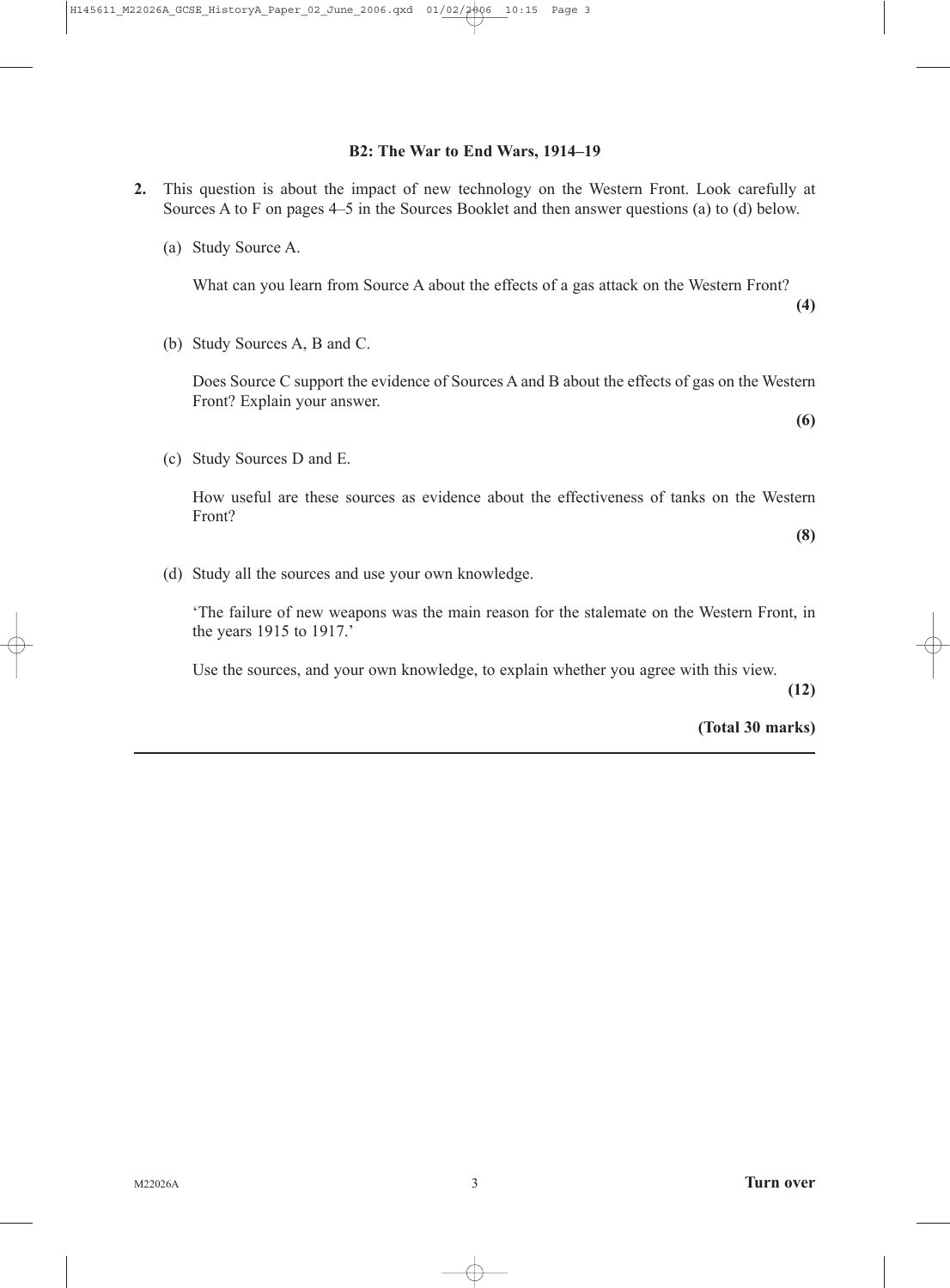# **B3: Depression and the New Deal: The USA, 1929–41**

- **3.** This question is about the Wall Street Crash. Look carefully at Sources A to F on pages 6–7 in the Sources Booklet and then answer questions (a) to (d) below.
	- (a) Study Source A.

What can you learn from Source A about the reasons for the Wall Street Crash?

**(4)**

(b) Study Sources A, B and C.

Does Source C support the evidence of Sources A and B about the reasons for the Wall Street Crash? Explain your answer.

**(6)**

(c) Study Sources D and E.

How useful are these two sources as evidence about the effects of the Wall Street Crash?

**(8)**

(d) Study all the sources and use your own knowledge.

'Speculation on the stock market was the main reason for the Wall Street Crash.'

Use these sources, and your own knowledge, to explain whether you agree with this view.

**(12)**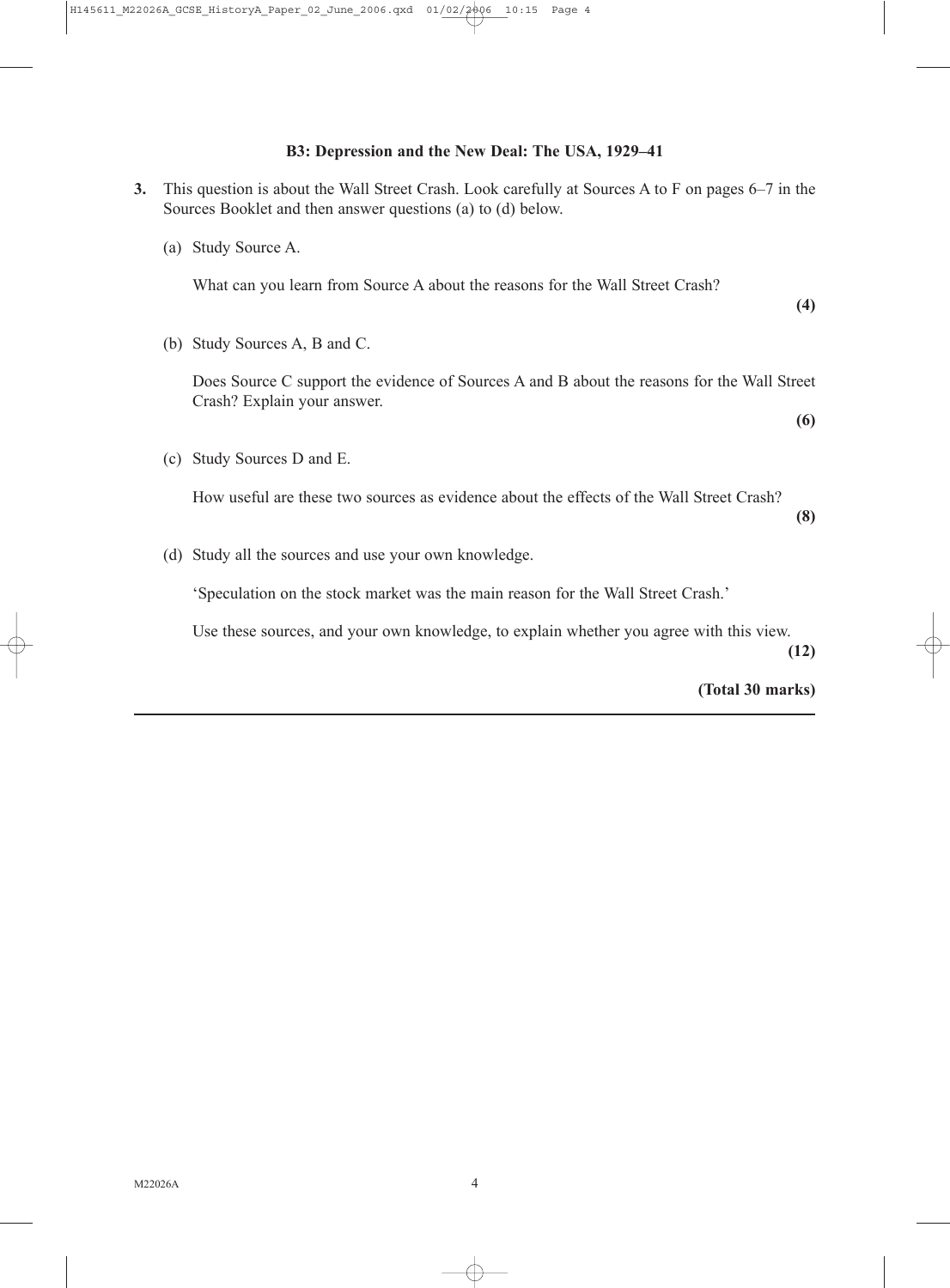#### **B4: Nazi Germany, c.1930–39**

- **4.** This question is about propaganda and religion in the Third Reich. Look carefully at Sources A to F on pages 8–9 in the Sources Booklet and then answer questions (a) to (d) below.
	- (a) Study Source A.

What can you learn from Source A about the effects of propaganda under the Nazis?

(b) Study Sources A, B and C.

Does Source C support the evidence of Sources A and B about the effects of propaganda under the Nazis? Explain your answer.

**(6)**

(c) Study Sources D and E.

How useful are these two sources as evidence about how the Nazis used religion?

**(8)**

**(4)**

(d) Study all the sources and use your own knowledge.

'Propaganda was the main reason why the Nazis were able to control most German people in the years 1933–39.'

Use the sources, and your own knowledge, to explain whether you agree with this view.

**(12)**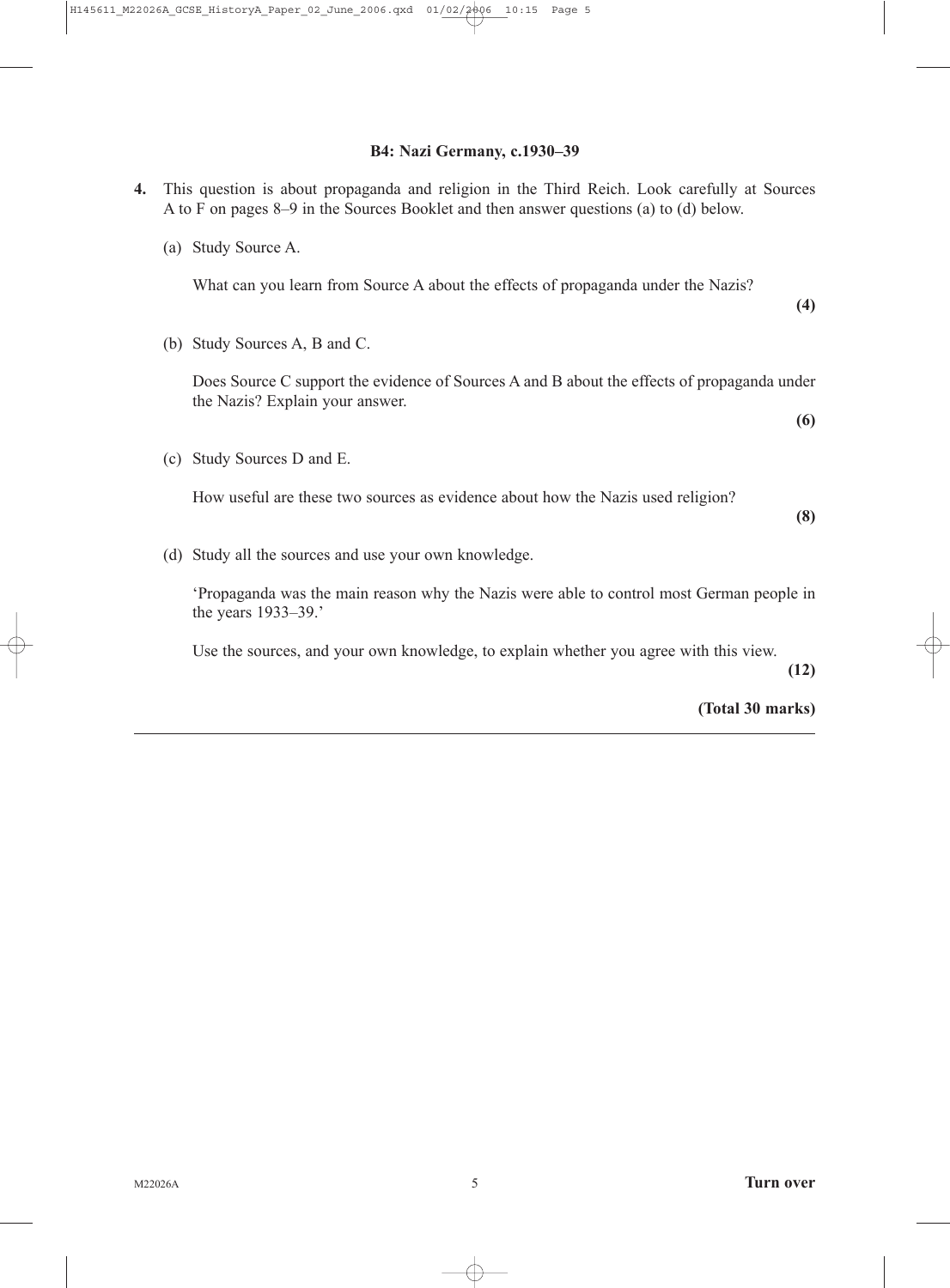#### **B5: The World at War, 1938–45**

- **5.** This question is about the survival of Britain in the years 1940–41. Look carefully at Sources A to F on pages 10–11 of the Sources Booklet and then answer questions (a) to (d) below.
	- (a) Study Source A.

What can you learn from Source A about the Dunkirk evacuation?

**(4)**

(b) Study Sources A, B and C.

Does Source C support the evidence of Sources A and B about the Dunkirk evacuation? Explain your answer.

(c) Study Sources D and E.

How useful are Sources D and E as evidence of the effects of the German Blitz on British cities, 1940–41?

**(8)**

**(6)**

(d) Study all the sources and use your own knowledge.

'The Dunkirk evacuation was the main reason for British survival against Germany in the years 1940–41.'

Use the sources, and your own knowledge, to explain whether you agree with this view.

**(12)**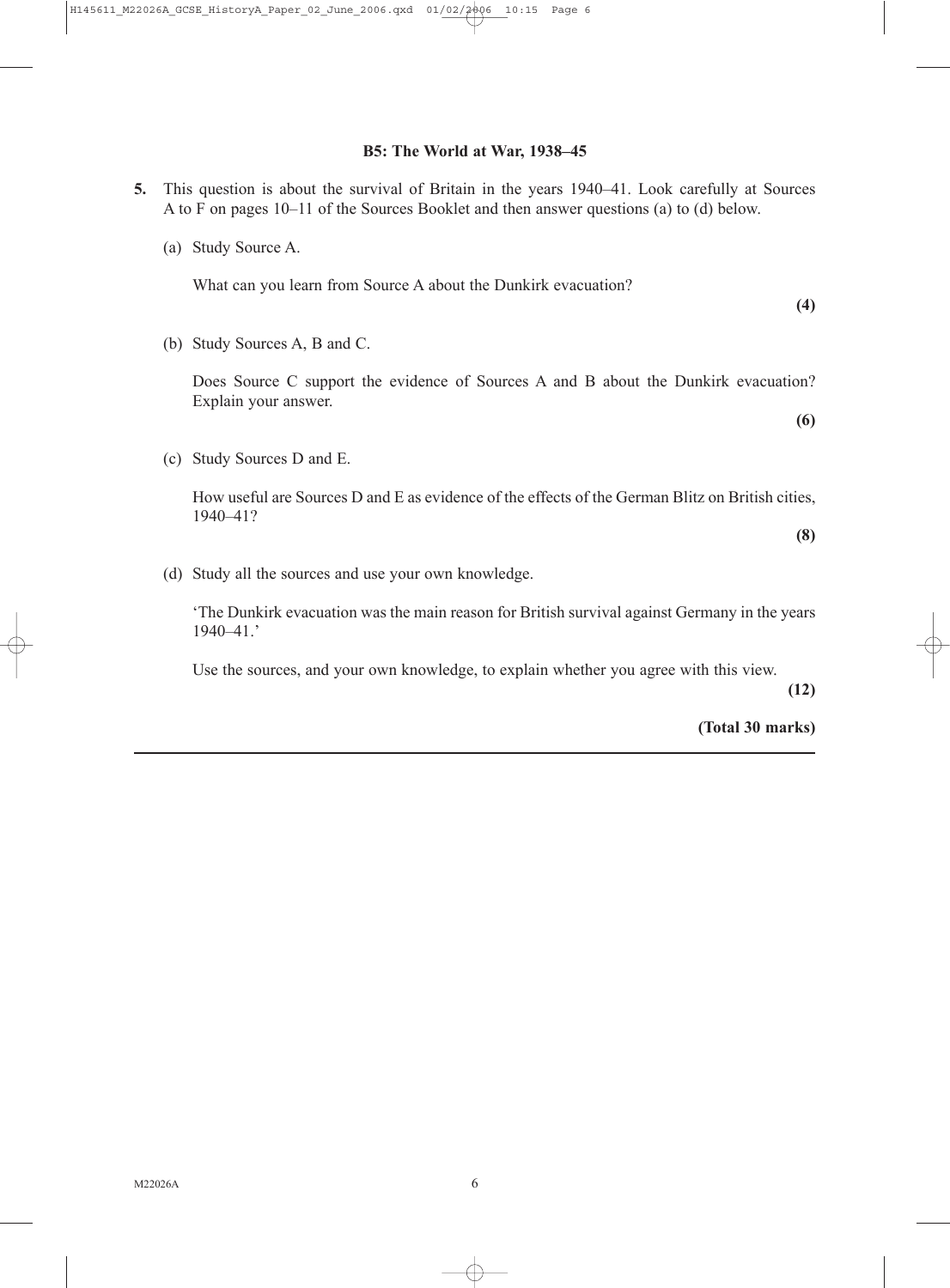# **B6: The End of Apartheid in South Africa, 1982–94**

- **6.** This question is about the social and economic consequences of apartheid. Look carefully at Sources A to F on pages 12–13 of the Sources Booklet and then answer questions (a) to (d) below.
	- (a) Study Source A.

What can you learn from Source A about the education of black South African children?

(b) Study Sources A, B and C.

Does Source C support the evidence of Sources A and B about the education of black South African children? Explain your answer.

(c) Study Sources D and E.

How useful are Sources D and E as evidence of the position of black South Africans in the 1980s in South Africa?

**(8)**

**(4)**

**(6)**

(d) Study all the sources and use your own knowledge.

'Poor education was the worst effect of apartheid on black South Africans in the 1980s.'

Use the sources, and your own knowledge, to explain whether you agree with this view.

**(12)**